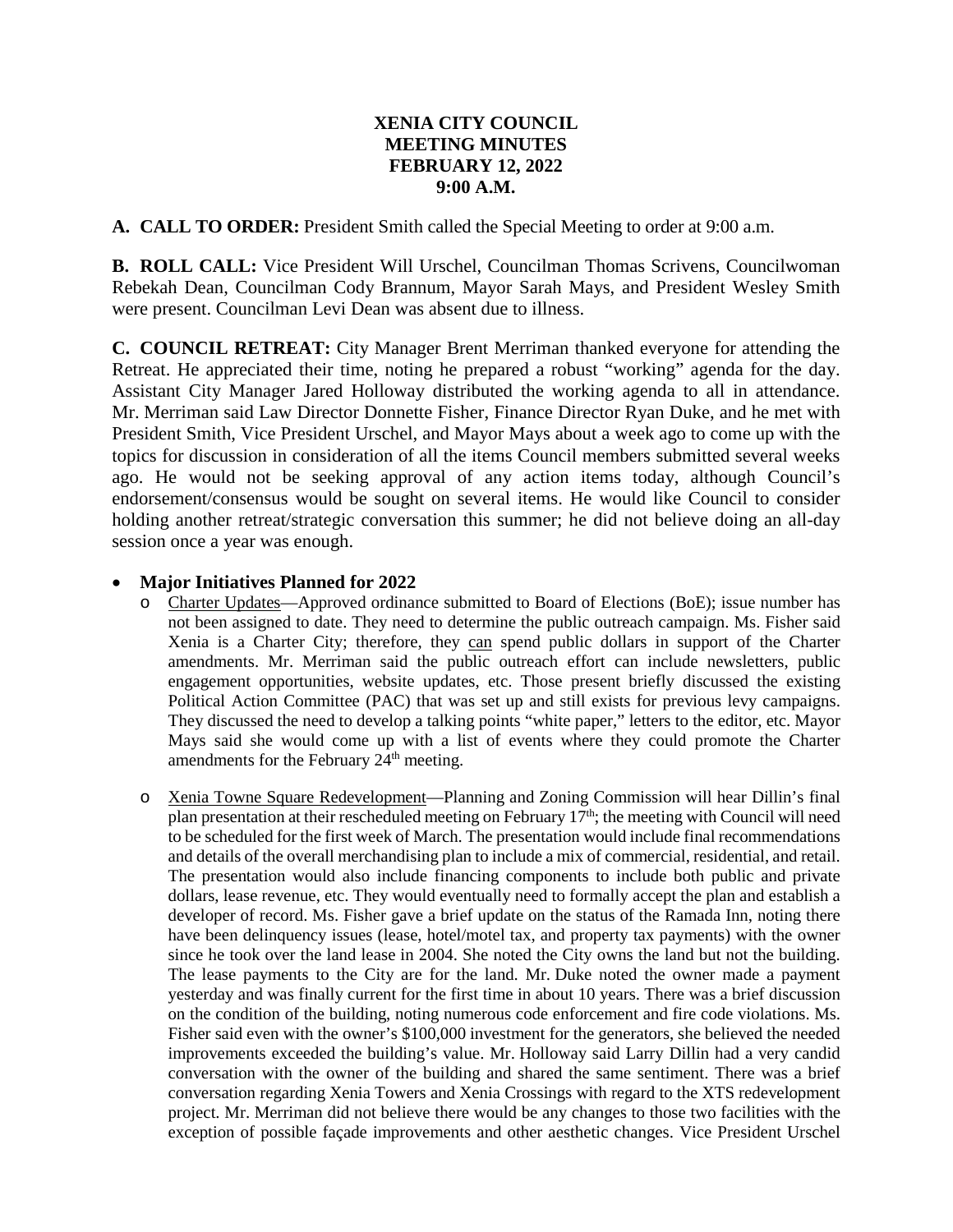asked for an update on the lease payments and if they were keeping up with the bond payments. Mr. Duke said the lease payments are paying for the operating and maintenance costs of the site and the interest on the bonds, which were just renewed for a one-year period. Mr. Merriman said the City's goal was to be made whole with the redevelopment project.

- o East Second Street Neighborhood Rehab Pilot Project—Staff discussed implementing a neighborhood rehabilitation strategy, and they propose to start with Second Street. The initial project would include several blocks on E. Second Street from N. Columbus Street eastward. Council has authorized use of the Community Development Block Grant (CDBG) dollars to improve the curbs and sidewalks in the area, and the City would work to holistically improve everything else. This pilot project would help them determine a best practice strategy regarding this holistic approach to include street resurfacing, water and sewer infrastructure improvements, and how to address code enforcement/fire code/law enforcement issues. He noted that due to the age and condition of the sewer line, the sanitary line cannot be cleaned and sliplined—it needed to be replaced. Regarding the water and sewer mains, the City was responsible for the main lines in the street, but property owners were responsible for the water and sewer laterals from the mains to the homes. He, Ms. Fisher, and Mr. Duke have discussed options (grants, assessments, payment plans, rate increases, etc.) on how the work on private properties could be accomplished at a reduced cost to private property owners. Vice President Urschel said they need to engage those property owners and talk to them about this pilot project before they get started. Mr. Merriman agreed, noting some properties are rentals and are not owner occupied. However, in the end, water and sewer infrastructure improvements must be accomplished. He anticipated hosting a smaller version of a Neighborhood Night Out, i.e., Neighborhood Walk, in an effort to engage the residents in that area.
- o Admin Software Transition—The new Payroll and Timekeeping System had already been implemented. Next, they will implement the new Finance System (budgeting, capital planning, purchasing), which affects every single department and almost every employee. The conversion and training process would be substantial.
- o Trash Collection RFP—2022 was the final year under the existing Rumpke contract. He reported that Mr. Holloway had already begun the process of developing a request for proposals (RFP) to put out for bid later this year. If Rumpke did not present a bid or Council elects to go with a different vendor, a change to this service would be a significant ordeal. Based on other jurisdictions' recent bids, he did not believe the City would receive more than two bids. While there have been a few issues with Rumpke and a few complaints are received every week, there are over 10,000 accounts (customers). Overall, they are doing a good job even while facing the same issues with maintaining a tenured work force. He recognized that they need to address the problem with regular emptying of trash cans in the downtown area, and some downtown businesses are too cheap to pay for their own trash removal and use the trash cans as a means to discard their waste. He anticipated an increase in sanitation rates in 2023 due to an increase for a new contract as well as increased dumping/tipping fees, fuel prices, landfill compliance, etc. Mr. Duke noted the last rate increase was in 2021. Further, the sanitation rate (\$19.08 per month) includes an administrative fee (\$4.93 per month) for leaf collection, street sweeping, and landfill maintenance expenses. Businesses who do not receive trash collection services from the City still have to pay the monthly administrative fee.
- o Fiber Buildout/Service Partnership/Utility Right-of-Way (RoW) & Access Regulations— Conversations continue with potential public and private sector partners where the City's infrastructure would be leveraged in some way to extend services throughout the community. Greene County was planning to invest about \$10 million for a significant buildout, some of which would connect to Xenia's fiber. He noted there are no set of rules and regulations on the books with regard to use of RoWs; therefore, they are seeking counsel from a law firm that was easily the statewide expert on how to leverage this asset. The Public Service & Utilities Committee would be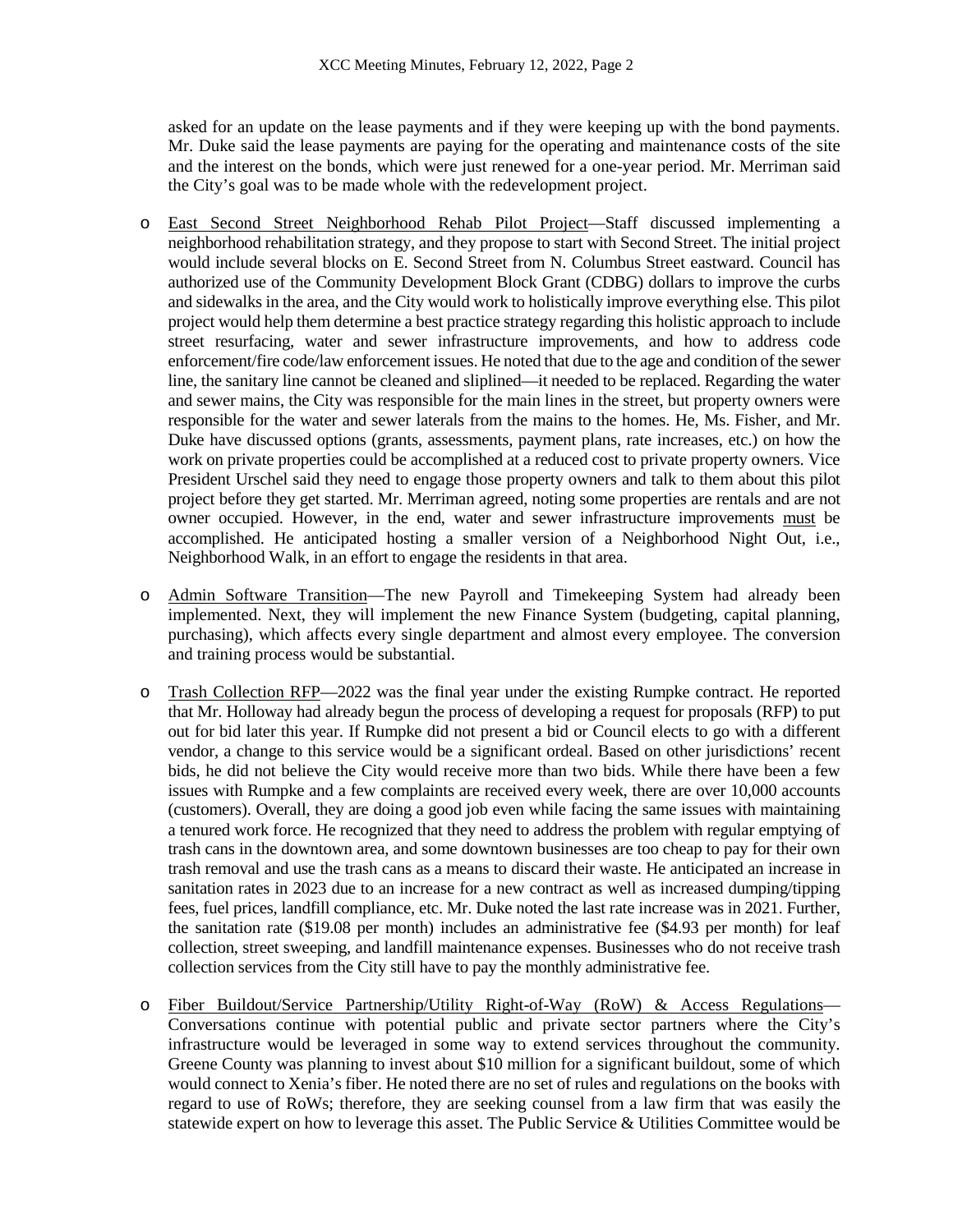hearing more about this. Ms. Fisher noted the fees charged by the law firm could be recouped in the charges for the utility.

- o XPD/FBI Law Enforcement Training Facility Project—This project was in partnership with the regional field office of the FBI, which includes Columbus, Cincinnati, and Dayton. He reported that Ms. Fisher had nearly completed the Memorandum of Understanding (MOU), and Police Captain Chris Stutes was serving as the point person for this project. The FBI did not build its own training facilities; instead, they try to build partnerships in each of the regions where they operate. This project would invest nearly \$3 million to upgrade and update the City's existing facility and shooting range as well as adding a rifle range. The MOU would depict the number of days and nights per month the FBI could use the facility. The City would benefit from the capital investment and for training purposes. The walls would be built in such a way that they can be reconfigured to establish new layouts in an endless number of options for training purposes, including fire rescue training, along with a catwalk above and the ability to change the lighting in different spaces/rooms. This project would be unique for the multi-state region, and he believed there would be a very robust and consistent demand to rent the facility. The rental fees would need to be determined but would need to cover upkeep, long-term and day-to-day maintenance, personnel costs, etc. Councilman Scrivens asked if the public would be able to use it. Mr. Merriman did not believe so due to the liability.
- o Recruitment & Retention Programs and Compensation Plan Update—Staff was spending a lot of time dealing with the constant turnover issues. There are currently two openings in the Fire Division, two current staff members may be pursuing outside opportunities, and there may even be another vacancy for a total of five openings. The eligibility list contained a list of 17 candidates, and they have already hired several of them. Related to recruitment and retention issues is the City's core compensation plan. When he was hired in 2006, the City's plan was sorely antiquated. They hired a firm to do a compensation study. After a two-year period, a new plan was adopted by Council in 2008, but it had not been updated since that time. He believed it was time for a refresh and make some modifications to the existing structure. As the labor market continues to evolve, they are not just competing with surrounding cities that are similar in size and makeup … they are competing with every county, every municipality, every township, and the public sector. Some wage ranges for Xenia positions are fairly competitive, but many are not and continue to fall behind. There was also an issue with non-union staff supervisors (salary; not eligible for overtime) making less than the union staff they supervise—based on base wages and not overtime wages (e.g., Deputy Fire Chief vs. Fire Captains). They would not be successful if they tried to negotiate with the labor unions; further, Fire Captains are part of the platoon command and staffing and cannot be "managerial, non-union" positions. Therefore, the only way to remedy the problem was to adjust the non-union wages accordingly. Mr. Duke said with this inequity, there was no incentive for employees to promote if they could make more in "lower" positions. There was a conversation about local training opportunities at the Greene County Career Center (GCCC) for police and fire candidates. Vice President Urschel believed that they may have a better retention rate with local candidates. Mr. Merriman agreed; he spoke of the collaborative efforts with the City, GCCC, and Greene County. Currently, the GCCC offers a law enforcement program. A fire training program would be much more expensive due to the need for turnout gear, self-contained breathing apparatus (SCBAs), a burn structure, etc.
- o Emergency Operations Plan Update—From a training standpoint and administrative infrastructure standpoint, they were not where they needed to be. He did not have a reason to question the City's response—they always rise to the occasion. But from a planning standpoint, they need to develop something in writing and in a digital platform. They may need to seek contractual resources to accomplish this essential update. Staff has the ability to do it but not the time. They need to conduct an annual table top or community exercise.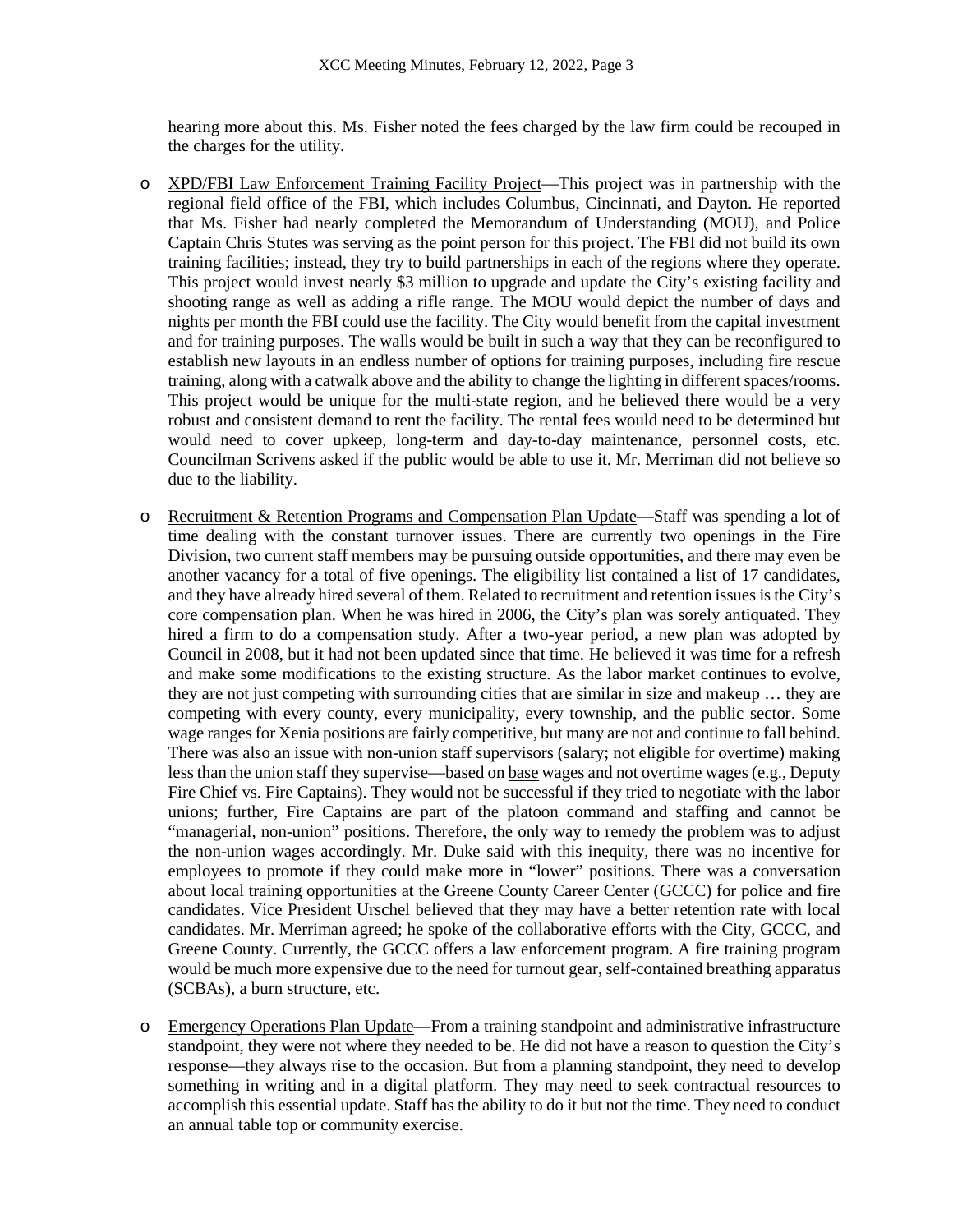- o Major Legislative Initiatives—Work continues with Ms. Fisher to comprehensively and systematically review the current Xenia City Code. They are looking at the enabling ordinances and department structures, responsibilities, etc., to determine if the current approach was the best approach to include determining where Building Inspection may fit.
- o X-Plan Update—The current comprehensive plan was adopted eight years ago and was in need of an update. Typically, these types of plans are updated every five years. X-Plan was outdated, not just because it was enacted eight years ago, but also because many things had been accomplished and executed. The current plan was a significant, award-winning plan. He spoke with City Planner Brian Forschner who presented his thoughts, methodology, and proposed timeline for an update. Mr. Forschner envisioned starting in March, but he was not sure they are prepared to do that. He was seeking Council's input with regard to updating the plan in 2022, noting that the process would include meetings with stakeholders, public meetings, conversations with staff, Council, and the public. It was not a small commitment, but he did not know if they could wait until 2023. X-Plan should reinforce and establish direction for economic development, for infrastructure, for downtown programming, etc. In the next 30 days, he would work with Mr. Forschner and come back to Council with a proposed timeline. Vice President Urschel felt the X-Plan update was very important. He knew they were all busy, but they would be busy next year also.
- o American Rescue Plan Act (ARPA) Funding Use—The City was not obligated to spend the ARPA funds until 2024. The first tranche of monies was received in the amount of \$1.4 million; the second tranche for another \$1.4 million was expected in late spring (May). The Finance & Budget Committee had good initial conversation with regard to where the City stands from a reserve fund and cash flow standpoint. Cash flow was not enough to deal with infrastructure as well as operating and cost increases—but, things are stable. Staff recommends that one-third to one-half of the monies be reserved in the General Fund balance to ensure sufficient resources for economic contingencies. After a lengthy discussion, all present agreed on the following ARPA funding use: \$1 million for operating revenue replacement, \$1.2 million on streets/resurfacing, and \$.6 million on quality of life (i.e., parks, Xenia Towne Square, etc.). Councilmembers should submit (as soon as possible) to the City Clerk projects for consideration by the Finance & Budget Committee within the next month.

#### • **Personnel/Services/Structure**

o Building Inspection—Late last year, the recommendation was to give Greene County Building Inspection more time to address service delivery issues. Further, all jurisdictions being serviced by the County have been receiving copies of adjudication letters, so staff was now aware of what was happening with projects within the City of Xenia. Unfortunately, he did not believe service delivery issues had been resolved. If they wish to make a change to the provision of building inspection services, the options are as follows: Contract with an outside vendor or re-establish an in-house Building Inspection Division. Either way, Xenia City Code legislative changes would be needed, which would need to be reviewed by the Legislative Review & Government Affairs Committee. The legislative process would take several months, and they would need to provide notice to Greene County by July 1<sup>st</sup>. Vice President Urschel said Building Inspection was a critical service and the City of Xenia had no ability to hold Building Inspection accountable. Councilwoman Dean agreed; businesses have identified building inspection services as a significant issue. Mr. Merriman said making a transition would result in a lot of additional work; he asked for their patience because he wanted to do it right. If they proceed, the changes would need to be complete by the end of 2022. He explained all that would need to be accomplish to include developing and issuing an RFP, interviewing the companies who submit proposals, making a selection, writing and executing a contract, coming up with a fee structure, making the necessary legislative changes, etc. Mr. Duke said it was important to note that building inspection services were subsidized to the County back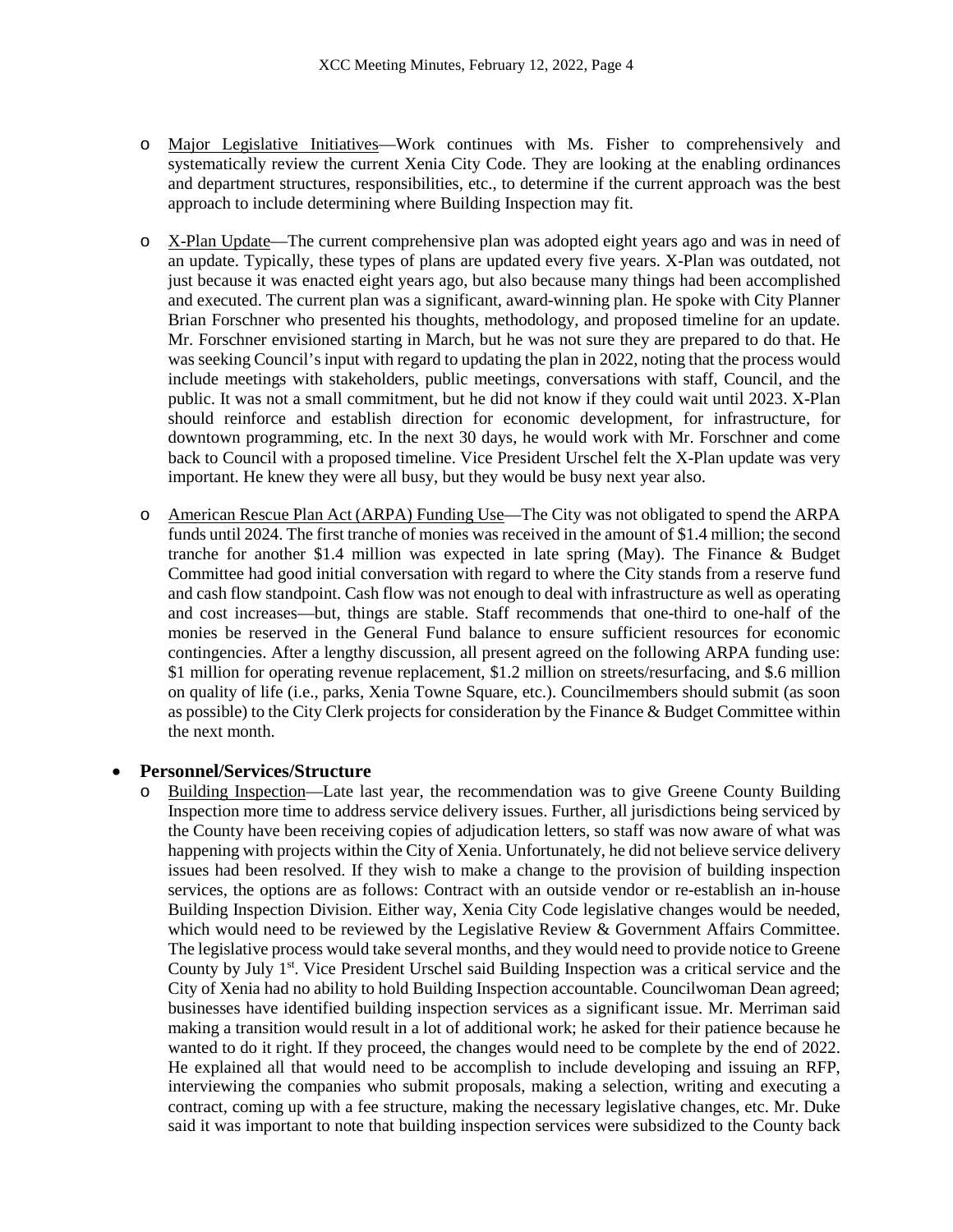in the late 1990s for financial reasons, and not because they thought they would receive a better service. At that time, they were subsidizing building inspection upwards of \$200,000 per year. With the change to an outside vendor, there was still a real possibility that they would need to subsidize the service. Mr. Merriman said as a function of economic development in this community, they need to be okay with that. Further, many people have said they would be willing to pay more for building inspection services if that meant they would receive better service. Based on the recommendation of the Legislative Review & Government Affairs Committee, he suggested bringing back to Council an action within the next two months with regard to official notification to Greene County.

- o Police Division & Chief Search—The position of Police Chief would be posted in-house (only) on February  $28<sup>th</sup>$ . He met with the Police Division's staff quality improvement team, and they feel there are excellent in-house candidates. Candidates would be asked to prepare and make a presentation on service delivery, the future of the Police Division, etc. He looked to appoint the new Chief mid-May to allow some overlap. Under the new chief, he anticipated substantive changes in structure and how resources are allocated and prioritized in addition to creating a culture for leadership succession planning to include looking at the distribution of workload, responsibility, and span of control. While there was not a lot of violent crime in this community, there were a lot of social issues, including drug use. Law enforcement was a tough position to be in today. He was concerned with staff burnout and turnover, and he wanted to maintain a standard where individuals feel valued and rewarded. He would keep Council informed as the process advanced.
- o Comprehensive Departmental Legislative Review/Updates:
	- *Public Safety (Communications/Dispatch, Police Division, Fire Division)*—Regarding Communications, he planned to present legislative changes to make Communications its own division instead of being under the Police Division. The Communications Director would then be a direct report to the City Manager.
	- *Planning and Development*—As the changes occur with building inspection services, they will have to look at how and where they will fit those services into planning and development functions.
	- *Information Technology and Public Safety technology support*—There was a brief discussion regarding the Communications Technical Director and the Municipal Court's information technology needs. The current employee in the Communications Technical Director position did a great job and was very knowledgeable, but there was no #2 position. IT Department employees could help in the interim in his absence, but it was a major vulnerability. More integration with the IT Department was needed, but Public Safety serves under him and the IT Department serves under the Finance Director. Mr. Merriman believed a dedicated full-time IT Technician was needed to serve Xenia Municipal Court and all Public Safety divisions. Councilman Scrivens asked why there was a hesitation to add staff if they are needed. Mr. Merriman said he was sensitive to the limitations of Xenia's tax base. Staff was eliminated in 2008/2009, and many of the administrative support positions were never brought back.
	- **Public Service—Concerns related to the efficiency of service delivery in the Public Service** Department would continue to be addressed. It was one of his priorities and would be considered as part of the restructuring conversations in addition to Public Safety and Building Inspection services. He felt that too many oversight/supervisor positions had been eliminated. Again, span of control, scope of responsibility, etc., would need to be considered. It may be time to reinstate the Public Service Director position instead of having one employee serve as the City Engineer/Public Service Director. Two other Public Service supervisory positions were also eliminated.
- o Broader Operational Integration—They need to take a step back and determine some realignment and consolidation was needed and if there are opportunities for integration and overlap. They need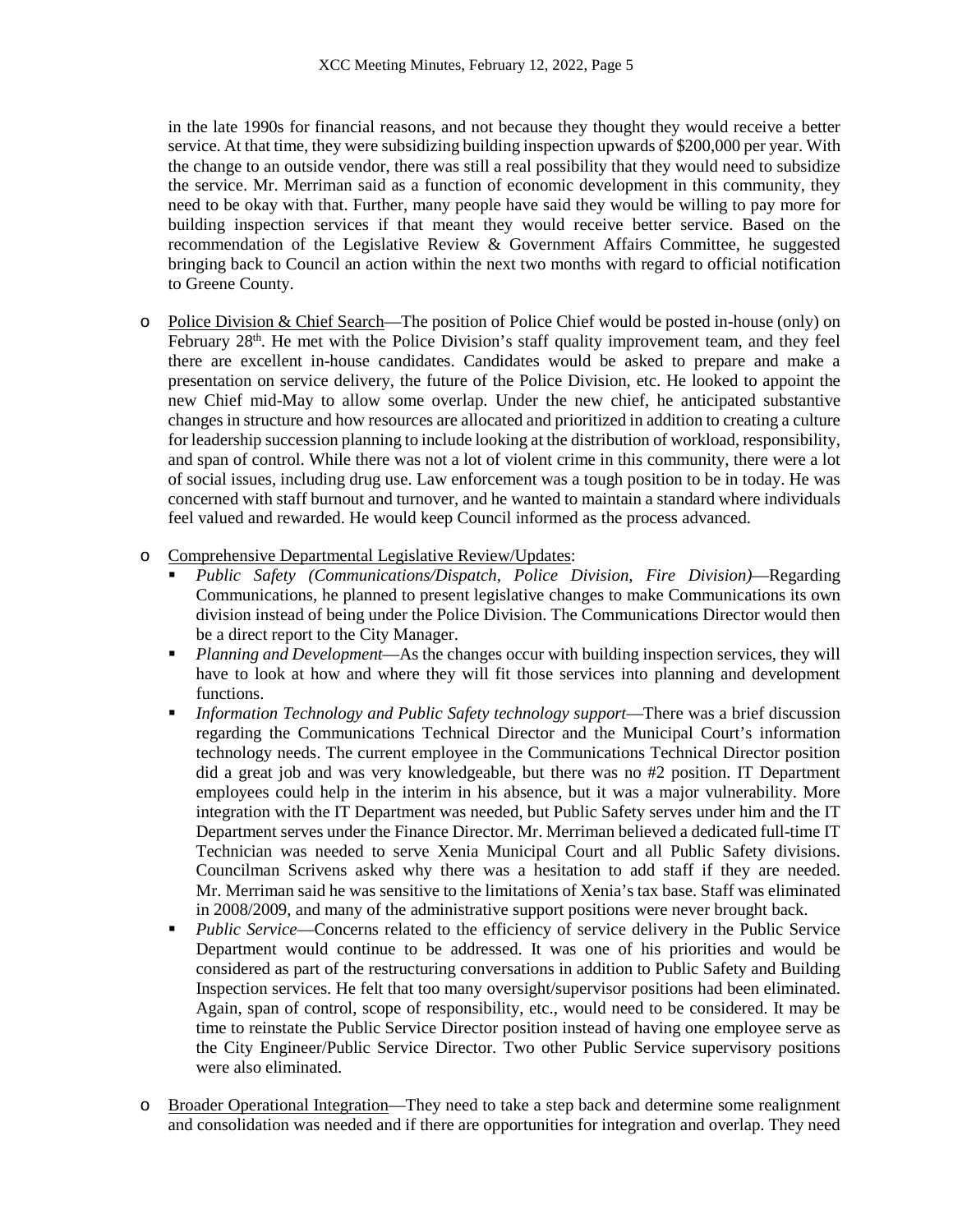to look at operations to determine if they are operating to fullest potential and capacity. The challenge is that the separate appointed officials (City Manager, Finance Director, and Law Director) inhibit their ability to overlap some services. President Smith said they would have to change the City Charter to change that structure. Mr. Merriman agreed, but he thought there was still room to make some substantive changes that would work under the current Charter. He, as City Manager, can only handle so many direct reports. Ms. Fisher suggested that they build positions into the organizational structure, so they exist if needed. For example, they may need to create a position for an Assistant Public Safety Director. Mr. Merriman said for every position, every contract, and every service they provide, there are legal, financial, political, and practical filters. Eventually, they may need to look at a reorganization to become as efficient as possible.

- o Law Department Staffing Changes—Ms. Fisher said Kim Luttrell was scheduled to retire this year. Her current position title was Legal Assistant to the Law Director. In reality, she supported the Prosecutor. The current Prosecutor's work history involved felony work, and he was now doing misdemeanor work. He was overwhelmed because he was spending too much time researching all the case law for every single case. She was unsure if he could work differently and more efficiently. As a result, he was dismissing a lot of cases. She had given him a chance to make some changes. With that said, with Ms. Luttrell retiring, there was an opportunity to make some changes in the Law Department including looking at a diversion program. The Court already has a Small Claims Division and a Traffic Division, and they may need to look at an Environmental and Housing Division. Regarding filling Ms. Luttrell's position, she had considered hiring an attorney right out of law school or a part-time attorney to support the department. Mr. Merriman said the last two judges did not prioritize certain issues, and there was no adjudicative process in place right now to impact the problems. When the new judge was appointed, he felt that several members of Council needed to sit down with him or her and share their concerns, set some expectations of partnership, etc. Regarding Victim Advocate services, the grant funding to provide these services has been reduced over the years. If they discontinue providing services to some Greene County jurisdictions, it would reduce the case load. If that occurred, she may not need three Victim Advocates and one could be transitioned to the vacated position upon Ms. Luttrell's retirement. They would need to wait until a new judge was appointed before making any recommendations.
- o Finance Department—Mr. Duke felt that the Finance Department was in good shape. Each segment had individual responsibilities including Accounts Payables, Payroll, Finance Technician, etc. However, at some point he would like to integrate those functions where multiple Finance Technicians know how to do everything from a redundancy standpoint. Several long-time employees are eligible for retirement, and when that occurred, he may look to make those changes. It did not make sense to cross train people who are about to retire. The transition to RITA had gone well, but he underestimated how much the (previous) Income Tax employees covered for Utility Billing. Now that there are only four Utility Billing clerks, if one or two employees are out for any reason, that left one person at the window, one person to do the banking, and the Supervisor had to answer the phones. Vice President Urschel asked if the City was spending more or less to contract with RITA. Mr. Duke believed they would be saving money. RITA had a retainer fee and would rebate back the rest. He would know more in 2022 as 2021 was the first full year under RITA. He estimated a savings between \$50,000 and \$60,000.
- o Water Treatment Plant—Mr. Merriman said he had already discussed some concerns with Council at a previous Work Session with regard to the longevity of staff, the changing nature of the requirements from a licensure and regulatory standpoint, etc. The youngest employee at the Water Plant was 53 years old, and the average age of the employees was 60 years old. If more than two people retire at one time, it would be difficult to have a licensed operator at the plant for 24 hours a day. They need to be very intentional when evaluating options including investing in a digitized supervisory control and data acquisition (SCADA) system. The plant was licensed to operate as a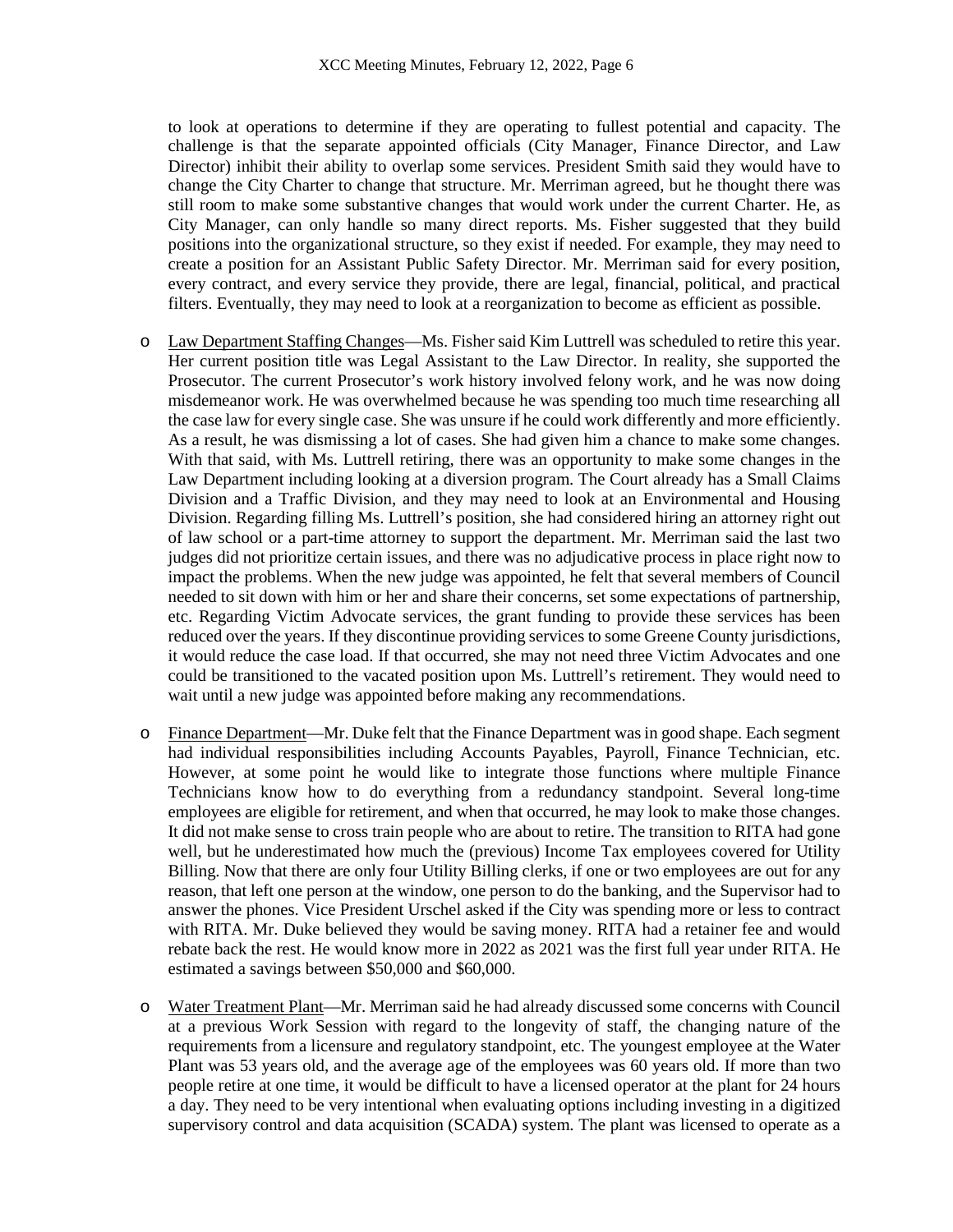24/7 manned plant. Mayor Mays asked an estimate cost for the SCADA system. Mr. Merriman said it would be a minimum of \$1 to \$2 million. If they installed a SCADA system, they would need to amend their licensure, and then they would have an employee on call. The SCADA system would send alerts if something was amiss, the employee on-call would check the system remotely and determine if an on-site visit was necessary. On the contrary, Mr. Duke said if the plant was not manned 24/7 and they moved to a SCADA system, they would need to be concerned about cyber security issues and physical security of the plant.

## • **Economic Development Policy and Goals**

- Defining, Prioritizing, and Resourcing—He felt City leadership and the community in general needed to take a step back and determine what they are trying to achieve. On a very preliminary level, they need to determine how they define economic development in this community. Some people's views on economic development were very one dimensional. He felt that economic development was very diversified and included residential, commercial, retail, and industrial anything that was adding wealth and value to this community. They need to determine where they want to go and if they are putting the right resources into that effort. Vice President Urschel said the City needed a certain amount of wealth to provide services, and currently, they are deferring about \$3 million a year in road maintenance alone. They can only do that for so long. Mr. Merriman agreed; however, at times they have had to prioritize public safety over infrastructure. They have to juggle quality of life issues. The core issue was there are not enough resources to meet all the needs in this community.
- o EDAB 2.0 (Economic Advisory & Incentive Review)—As they start the conversation on the X-Plan update, they need to do some complimentary work in conjunction with the update. This group's membership should work on a definition of how they define economic development in a way that can be empirically measured.
- o Planning for Core Tenets—Mr. Merriman presented the following core tenets for Council's consideration: Infrastructure Reliability & Readiness; Tax, Fee, & Incentive Policies; Building, Zoning, & Business Regulations; Access to Quality Core Services (education, healthcare, aging, other professional); Marketplace Dynamics (cost of living, housing diversity and availability, demographics); Public Safety (crime rates, responses times, insurance rates); Quality of Life Factors (recreation, convenience services [retail], aesthetics and amenities, community programming and special events, arts and entertainment, historic preservation); and downtown programming.
- o Community Growth Policy

Vice President Urschel felt that staff should prepare a four- to five-page white paper for EDAB's and Council's review. Then, they should talk to the Greene County Career Center, Xenia Community Schools, County and Township governments, etc., so they can share their vision for economic development to see how their ideas correlate. President Smith said before the Covid pandemic, Council took action to work with a downtown association, who hired a Downtown Manager. He asked the status of that initiative. Mr. Merriman said several key drivers (businesses) were lost during the pandemic, and the effort came to a halt. The group had the legwork completed to establish their by-laws and governing structure. He has been told that they still have a desire to make it happen.

There was a brief conversation on the subject of the CSU annexation. Mr. Merriman said the next phase was entirely in CSU's and the State of Ohio's hands. He encouraged Council to support that endeavor and speak with CSU officials on their own. He noted the contract with CSU for the provision of EMS and fire services was due to expire again in June.

Mr. Merriman noted they cannot solely focus on street improvements. They also need to look at other capital improvements noted below.